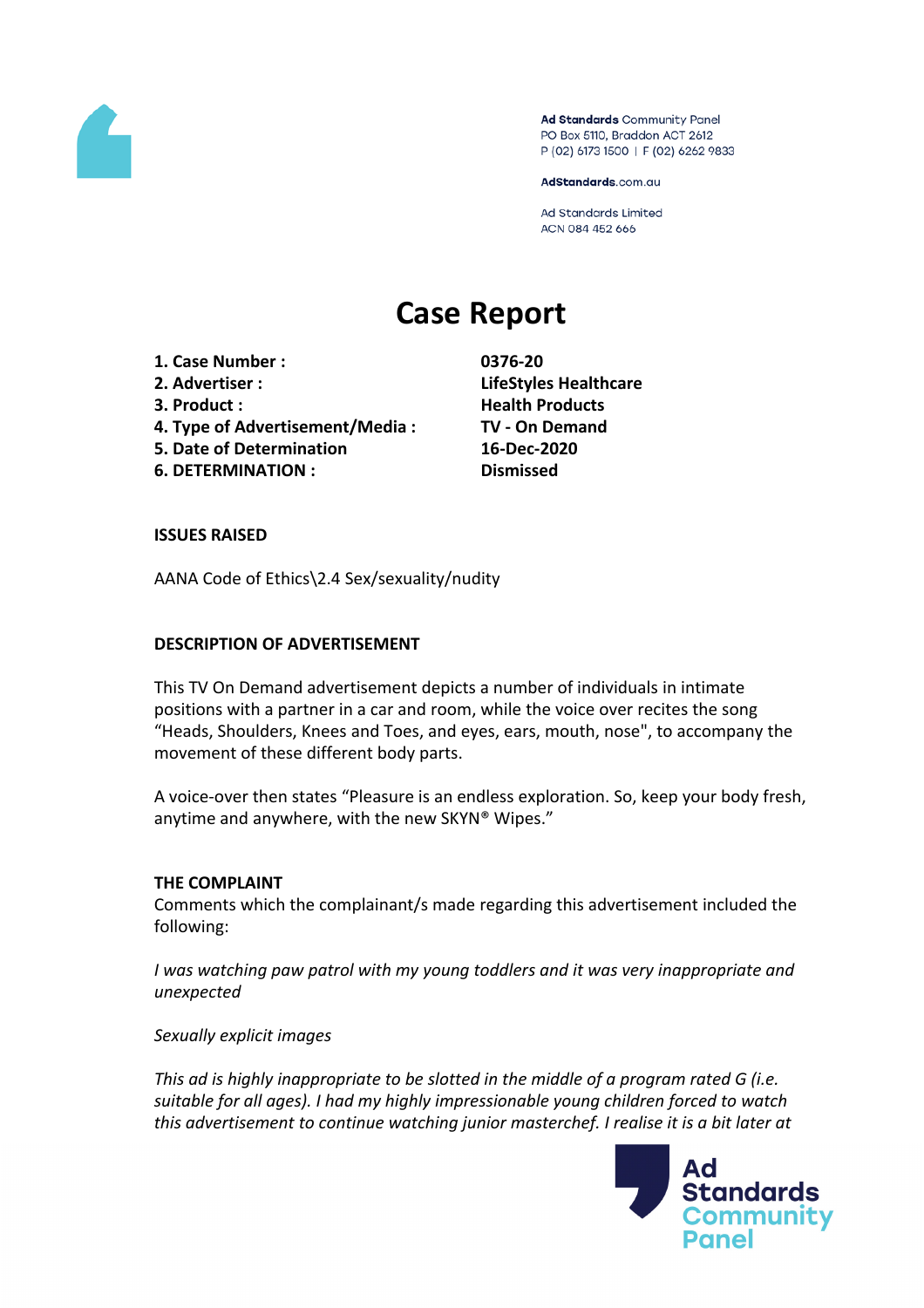

*night, however such sexually suggestive advertisement should not be slotted for programs aimed at children.*

# **THE ADVERTISER'S RESPONSE**

Comments which the advertiser made in response to the complainant/s regarding this advertisement include the following:

*Thank you for giving LifeStyles Healthcare the opportunity to respond to the community complaint regarding our SKYN® Wipes advertisement (the Advertisement) which is currently screening on 10Play, and to provide our comment as to whether the Advertisement breaches the AANA Advertiser Code of Ethics (the Code).*

*The advertising depicts a number of individuals being intimate with their spouse in a car and room, while the voice over recites the song "Heads, Shoulders, Knees and Toes" in modulating tones throughout, to accompany the movement of these different body parts throughout the video.*

*There is no overt nudity in the Advertisement, rather, it uses close images of a couple enjoying consensual intimacy with one another, and fully clothed for the most part. There is also no language that is either vulgar or overtly sexual, as the voice-over goes from reciting the lyrics to the song straight to the line; "Pleasure is an endless exploration. So, keep your body fresh, anytime and anywhere, with the new SKYN® Wipes." We do not believe that the Advertisement would expose those under the age of 21 to any vulgar or sexual imagery nor language at any point.*

*LifeStyles considers that the Advertisement meets the rigorous criteria prescribed by the Code as the content does not:*

- *1. Discriminate or vilify any section of the community*
- *2. Portray minors or any other individuals in any sexual way and nor does it contain any exploitative or degrading material*
- *3. Contain any violence*
- *4. Portray sex, sexuality and nudity insensitively to the relevant audience (more about this below)*
- *5. Use obscene or vulgar language*
- *6. Depict material contrary to health and safety standards*
- *7. Try to be anything other than advertising of our SKYN® intimate wipes product*

*As a brand we always ensure that we do our due diligence in ensuring that the content of our advertising is appropriate for the audiences to which we are targeting. Specifically, as all catch-up tv channels require a login, the Advertisement has only been served to accounts linked to the details of those who are over the age of 20 years old. Due to the likelihood that in this case the mother logged in on her account, the advertisement was shown as the system indicated the audience member was 20 years old or above.*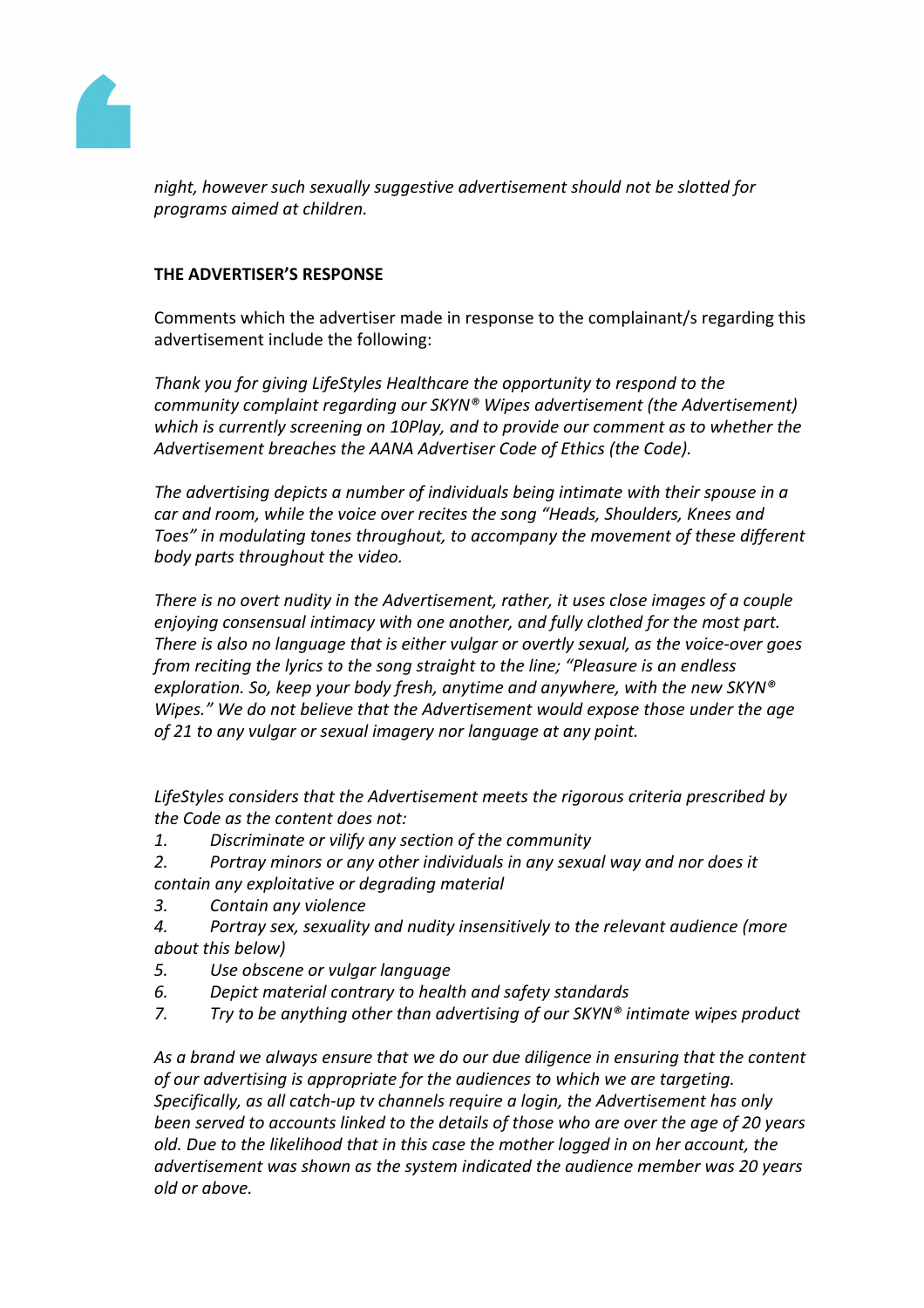

*The product advertised by the Advertisement have been openly displayed on supermarket shelves such as Coles and all major pharmacies since March 2020.*

*Nonetheless, to illustrate our commitment to the community and to take extra care in avoiding insulting or offending our unintended audience, we have arranged for the Advertisement to only screen between 8.30pm to 5.30am.*

*We believe that the information set out herein will illustrate LifeStyles' commitment to the Code in our advertising.*

# **THE DETERMINATION**

The Ad Standards Community Panel (the Panel) considered whether this advertisement breaches Section 2 of the AANA Code of Ethics (the Code).

The Panel noted the complainants' concerns that the advertisement contained sexually explicit images and is highly inappropriate to be slotted in the middle of a program rated G.

The Panel viewed the advertisement and noted the advertiser's response.

# **Section 2.4: Advertising or Marketing Communications shall treat sex, sexuality and nudity with sensitivity to the relevant audience.**

The Panel noted the Practice Note for the Code states:

"Images which are not permitted are those which are highly sexually suggestive and inappropriate for the relevant audience. Explicit sexual depictions in marcomms, particularly where the depiction is not relevant to the product or service being advertised, are generally objectionable to the community and will offend Prevailing Community Standards."

# **Does the advertisement contain sex?**

The Panel considered whether the advertisement contained sex. The Panel noted the dictionary definition of sex most relevant to this section of the Code of Ethics is 'sexual intercourse; sexually stimulating or suggestive behaviour.' (Macquarie Dictionary 2006).

The Panel noted that the advertisement depicts various couples in varying stages of sexual activity. The Panel considered that the advertisement did not contain explicit sex scenes, however the overall impression of the advertisement is that the couples were engaging in sex. The Panel considered that the advertisement did contain sex.

#### **Does the advertisement contain sexuality?**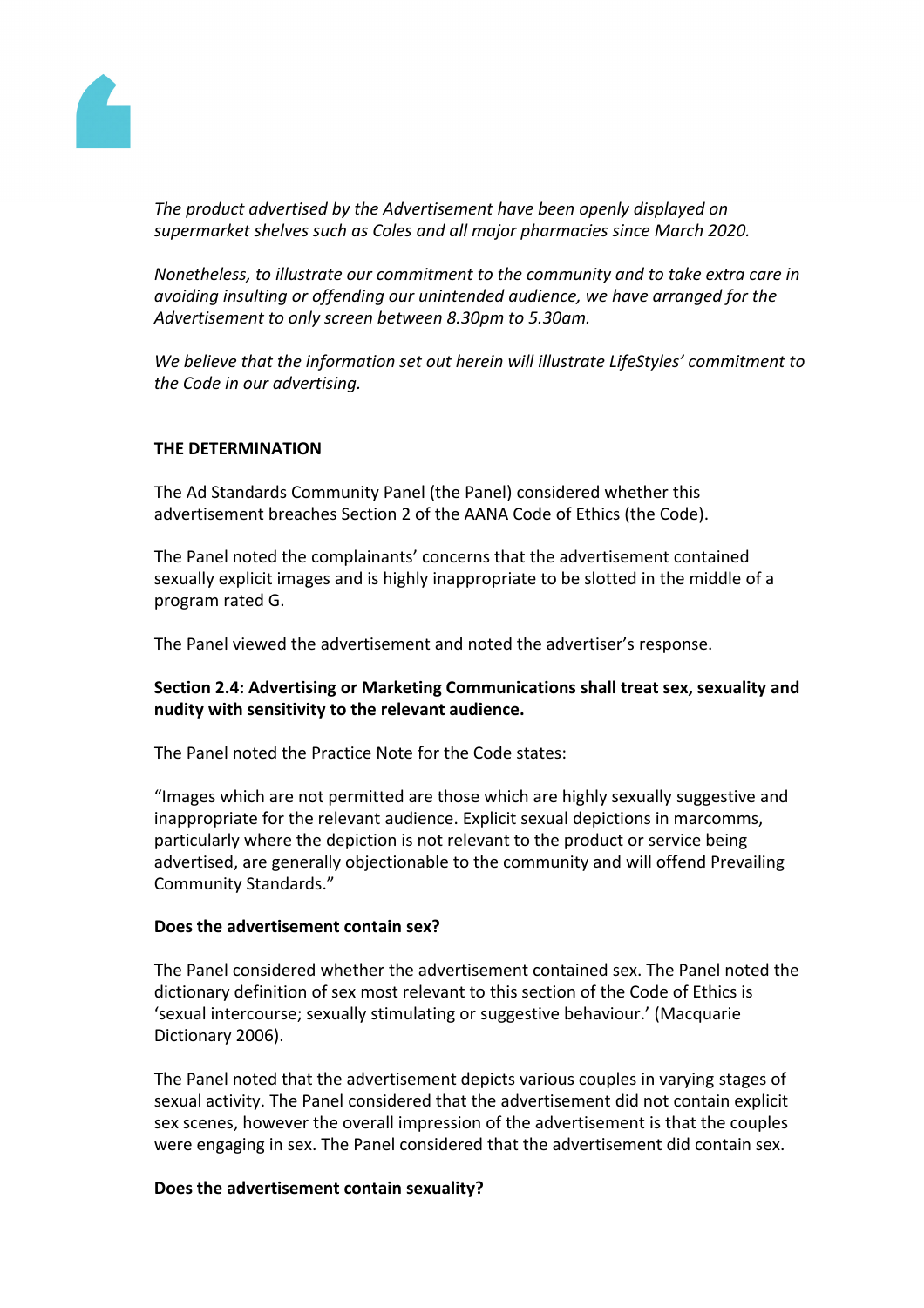

The Panel noted the definition of sexuality includes 'sexual character, the physical fact of being either male or female; The state or fact of being heterosexual, homosexual or bisexual; sexual preference or orientation; one's capacity to experience and express sexual desire; the recognition or emphasising of sexual matters'. The Panel noted that the use of male or female actors in an advertisement is not by itself a depiction of sexuality.

The Panel considered that the advertisement depicts various couples in varying stages of sexual activity and considered that this did emphasise sexual matters and does depict sexuality.

# **Does the advertisement contain nudity?**

The Panel noted that the dictionary definition of nudity includes 'something nude or naked', and that nude and naked are defined to be 'unclothed and includes something 'without clothing or covering'.

The Panel noted that the people in the advertisement are not nude, however several appear to be in underwear or shirtless (i.e. a woman in a bra or bikini top, a shirtless man). The Panel considered that the depiction of people in underwear can be considered by some members of the community to be partial nudity.

# **Are the issues of sex, sexuality and nudity treated with sensitivity to the relevant audience?**

The Panel considered the meaning of 'sensitive' and noted that the definition of sensitive in this context can be explained as indicating that 'if you are sensitive to other people's needs, problems, or feelings, you show understanding and awareness of them.' (https://www.collinsdictionary.com/dictionary/english/sensitive).

The Panel considered that the requirement to consider whether sexual suggestion is 'sensitive to the relevant audience' requires them to consider who the relevant audience is and to have an understanding of how they might react to or feel about the advertisement – the concept of how subtle sexual suggestion is or might be is relevant to the Panel considering how some sections of the community, such as children, might perceive the advertisement.

The Panel considered that children may understand the concept of the advertisement, however considered that the advertisement does depict any explicit sex scenes and that the level of nudity in the advertisement was mild and not inappropriate for the relevant audience.

The Panel noted that the advertisement appeared on TV On Demand. The Panel noted that the complainants had been watching Paw Patrol, Masterchef Junior and Bondi Rescue either after 8.30pm or in the middle of the day.